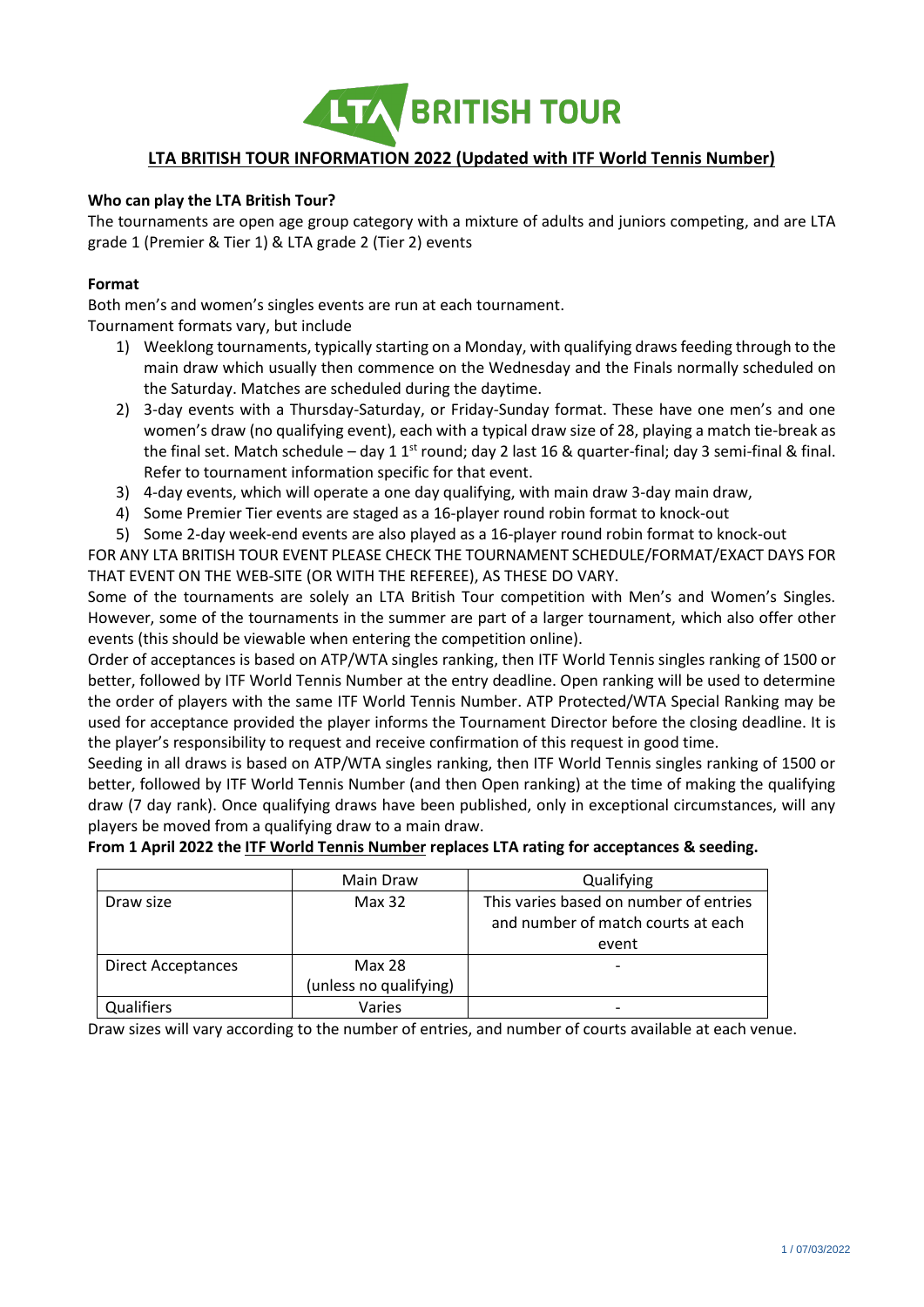# **Wild Cards**:

At a British Tour event up to two wild cards per draw may be awarded at the discretion of the LTA Performance Team, irrespective of whether that player falls within the acceptance criteria for that draw. The Performance Team wild card will normally only be given to a young / junior player who doesn't yet have an ATP/WTA singles ranking or an ATP/WTA ranked doubles player who has no ATP/WTA singles ranking, and is normally allocated by the day of the withdrawal deadline. In certain circumstances the wild card criteria may vary to the above

Outside of the above exception, at British Tour events (Premier Tier, Tier 1, and Tier 2 events) 1-4 wild cards per main draw may be awarded at the discretion of the Tournament Director providing the wild card applicant is within the main draw acceptance cut-off for that tournament. In certain circumstances and if there are spaces in the main draw, this number may be increased at the discretion of the LTA British Tour Tournament Director. A wild card may be awarded to a player who has not entered the tournament. A wild card may also be awarded into the relevant Qualifying draw, to a non-entered player of the relevant rating (open ranking), in a situation where all the originally entered players have moved into the event. In both the above instances a Wild Card may be seeded.

For wild card requests (other than the LTA Performance Team wild card mentioned above) please contact the LTA British Tour Tournament Director, by Friday (midday) before the event for Main Draw, and by the withdrawal deadline for Qualifying. These wild cards will normally be allocated in order of ATP/WTA singles ranking, then ITF World Tennis singles ranking of 1500 or better, followed by ITF World Tennis Number (LTA Open ranking will be used to determine the order of players with the same ITF World Tennis Number). For any LTA Performance Team wild card, these are discretionary and not necessary linked to any ranking order, with the wild card normally allocated by the day of the withdrawal deadline. **From 1 April 2022 the ITF World Tennis Number replaces LTA rating.**

# **Playing more than one tournament in the same week**

Players can play more than 1 tournament in the same week provided they have completed the previous tournament.

Where a player has played in an ITF tournament, they should have been released by the ITF Supervisor of that tournament. Players cannot compete in multiple tournaments at the same time.

#### **Scoring**

Singles matches are either the best of 3 tie break sets or a deciding match tie-break if one set all (unless otherwise stated). Generally, the 3 or 4 day events will play a deciding match tie-break at one set all. A small number of finals will be appointed a chair umpire to officiate the match. A referee will be on-site for the duration of all tournaments.

#### **Withdrawals**

With the exception of a player who withdraws because they are competing in a LTA GB Pro-Series/ITF World Tennis Tour /ATP/WTA event, all other players withdrawing after the withdraw deadline will receive late withdrawal points.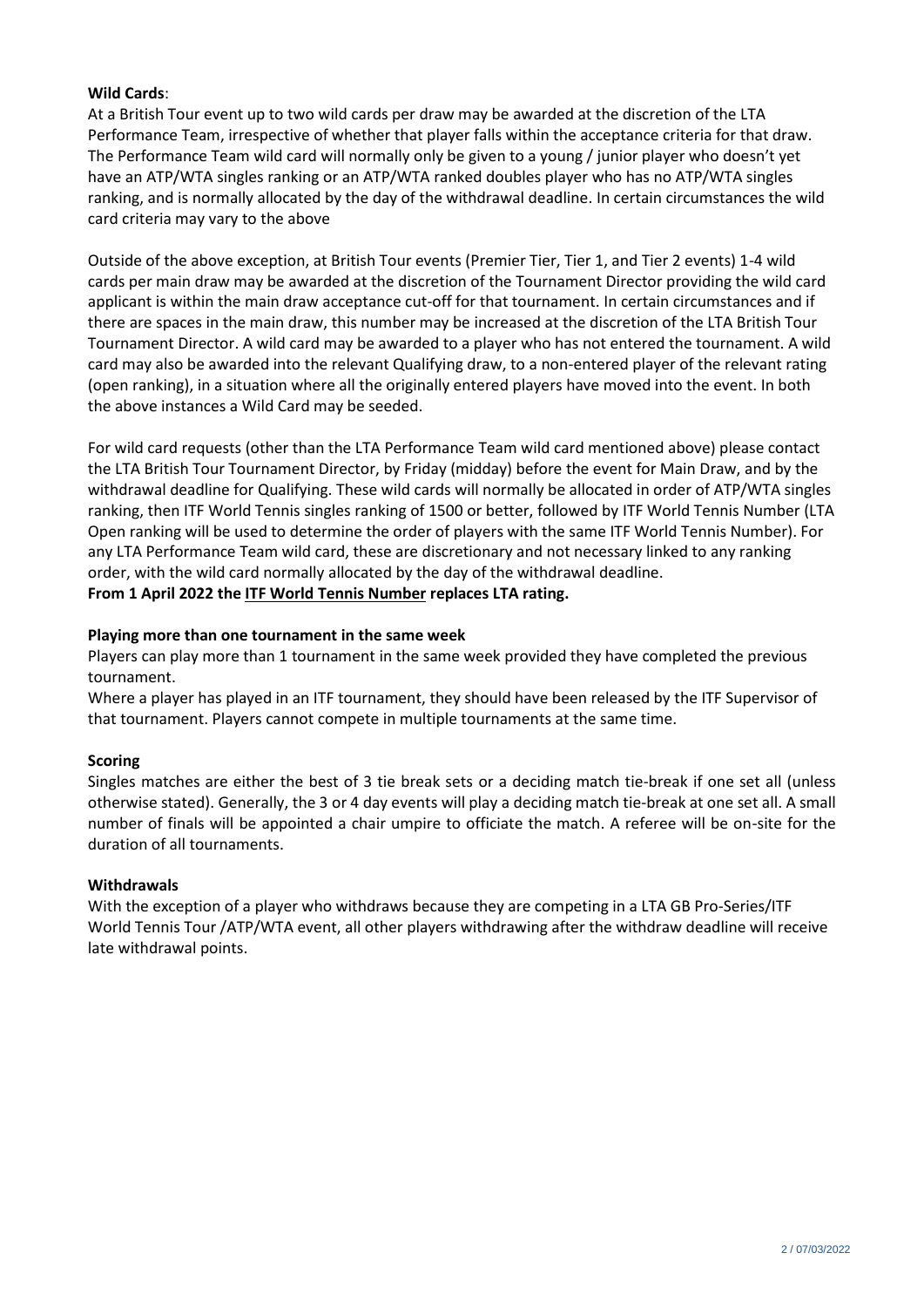# **Leader board**

A leader board will operate for LTA British Tour tournaments. The points allocated to each tournament follow the LTA British Tennis rankings point's distribution for grade 1 & 2 tournaments, with enhanced leader board points for a player reaching the last four of a Premier Tier. Only main draw points count towards the leader board (see below). In 2022 a player's best 8 LTA British Tour events count towards the Leader Board. This breakdown is as follows:

|                         | <b>Premier Tier</b>            | Tier 1             | Tier 2    |
|-------------------------|--------------------------------|--------------------|-----------|
|                         | $\left(\text{grade } 1\right)$ | $(\text{grade }1)$ | (grade 2) |
| Winner                  | 6000                           | 4000               | 3000      |
| Runner-up               | 4500                           | 3000               | 2260      |
| Losing semi-finalist    | 3300                           | 2200               | 1660      |
| Losing quarter-finalist | 1600                           | 1600               | 1200      |
| Losers of the last 16   | 1200                           | 1200               | 900       |
| Losers of the last 32   |                                |                    |           |

Points allocated for leader board positions will fall in line with the LTA ranking's points for grade 1 & 2 events. Player's reaching the last 4 of Premier Tier events, receive 1.5 the number of points of a grade 1 event.

Points are assigned to the losers of the round indicated above. A player needs to have played and won a match to receive points allocated for losers of last 16, and beyond.

See LTA British Tour Masters information, for how players qualify for the year end Masters.

#### **Prize Money**

Equal prize money is available in men's and women's main draws.

By entering a LTA British Tour event, a player is expected to be available to compete in each part of the event which they progress to. If a player is unable to start a match or withdraws from a match (including due to a prior commitment), the LTA British Tour Tournament Director may decide to withhold all or part of any prize (including any prize money) won by the player. Where the LTA British Tour Tournament Director decides to withhold any prize pursuant to this paragraph, they will notify the player as soon as practicable. The player may appeal against the Tournament Director's decision by providing written notice of the appeal, with details of the evidence that will be provided in support of the appeal, to the LTA Disciplinary Officer (at [ltadiscipline@lta.org.uk\)](mailto:ltadiscipline@lta.org.uk) within 72 hours of receipt of the notification of the decision to withhold all or part of the prize.

In addition, where a club has increased the prize money, the club and tournament may withhold all or part of this additional sum.

| THE TIME THISTICY STEAK GOWN TOT ESEE TO GOT OTTOWS. |                     |        |        |  |  |
|------------------------------------------------------|---------------------|--------|--------|--|--|
|                                                      | <b>Premier Tier</b> | Tier 1 | Tier 2 |  |  |
| Winner                                               | £1,500              | £600   | £300   |  |  |
| Runner-up                                            | £850                | £350   | £150   |  |  |
| Losing semi-finalist                                 | £425                | £175   | £75    |  |  |
| Losing quarter-finalist                              | £200                | F75    | na     |  |  |

The Prize money break down for 2022 is as follows:

There are some events which have increased the prize money stated above. This will be highlighted in that tournament's information.